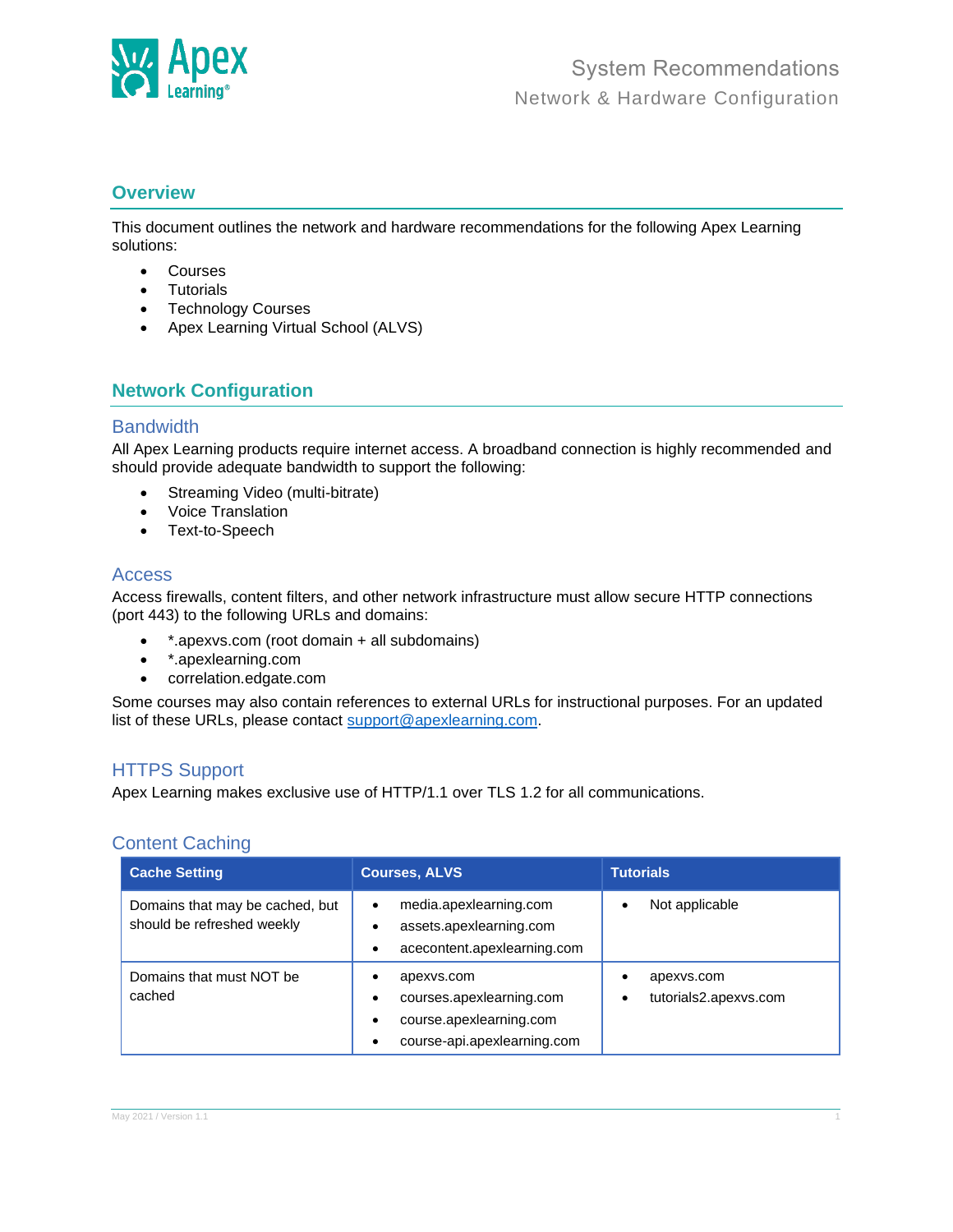

# **Hardware Configuration**

#### Supported Operating Systems

Versions of the following operating systems which have received vendor security updates within the last year:

- Microsoft Windows
- Apple macOS
- Google Chrome OS

### Supported Web Browsers

Versions of the following browsers which have received vendor security updates within the last year:

- Microsoft Edge
- Apple Safari
- Mozilla Firefox
- Google Chrome
- Microsoft Internet Explorer (support ends March 2021)
- Microsoft Edge Legacy (support ends March 2021)

### Supported Tablet Configuration

Versions of the following configurations which have received vendor security updates within the last year:

- Apple iOS + Safari
- Google Android + Chrome

#### Additional Recommendations and Requirements

- Speakers/Headphones (for media, interactive assets and text-to-speech)
- Microphone (for World Language courses only)
- Printer (optional for supplemental resources and written assignments)

## **Technology Courses**

The following sections outline the minimum requirements for Technology Courses. The table that follows provides additional requirements and information by course title.

#### Hardware Requirements

- PC or Mac (not tablet or Chromebook)
- Windows 10, 8, or 7, Mac OS10.8 or higher (Note: Mac OS Catalina and Big Sur are not compatible with some courses)
- Intel® Pentium® CPU N3530 (or better)
- OpenGL 3.2 compatible graphics with 1 GB VRAM
- 4 GB RAM
- 7 GB free disk space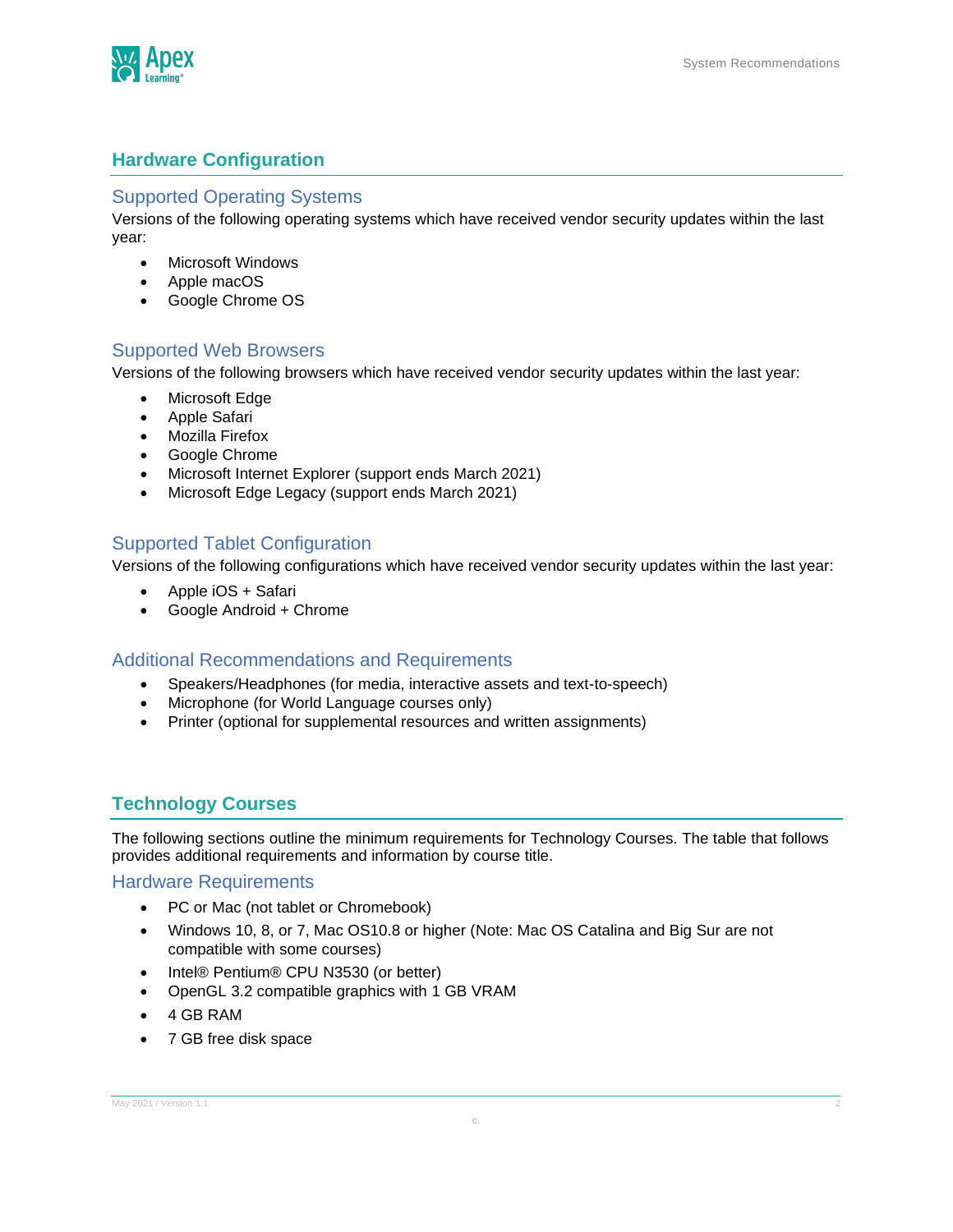

# Additional Requirements

- Headphones/Speakers
- E-mail access
- Access to local storage for saving/loading of student project files
- Broadband internet connection (1mbps or higher)

# Course-Specific Requirements

This table provides an overview of the additional requirements for each course. For specifics, please see the Installation Guides.

| Title (links to<br>syllabus)     | <b>Student</b><br>Project                                                | <b>Tools</b>                 | <b>Software Access</b>                                                                                                                                            | <b>Additional Requirements</b>                                                                                                                                                                                                                                                                                                                                                                    |
|----------------------------------|--------------------------------------------------------------------------|------------------------------|-------------------------------------------------------------------------------------------------------------------------------------------------------------------|---------------------------------------------------------------------------------------------------------------------------------------------------------------------------------------------------------------------------------------------------------------------------------------------------------------------------------------------------------------------------------------------------|
| <b>3D Animation</b>              | Create a 3D<br>movie                                                     | <b>Blender<sup>®</sup></b>   |                                                                                                                                                                   | See Installation Guide<br>$\bullet$                                                                                                                                                                                                                                                                                                                                                               |
| <b>3D Character</b><br>Animation | Create a<br>Minecraft®<br>animated<br>short movie                        | <b>Blender<sup>®</sup></b>   |                                                                                                                                                                   | <b>See Installation Guide</b><br>$\bullet$<br>Systems should meet minimum hardware<br>$\bullet$<br>requirements of Minecraft found here:<br>https://help.mojang.com/customer/en/portal<br>/articles/325948-minecraft-java-edition-<br>system-requirements<br>The latest version of Java installed<br>$\bullet$                                                                                    |
| 3D Game<br><b>Design</b>         | Create a<br>basic 3D<br>video game                                       | <b>OWL Game</b><br>Creator   |                                                                                                                                                                   | See Installation Guide Note: This course<br>$\bullet$<br>has stricter OS requirements than general<br>requirements<br>Windows Vista not applicable<br>$\bullet$<br>MAC OS 10.9 or above<br>$\bullet$                                                                                                                                                                                              |
| 3D Game<br><b>Development</b>    | Design a<br>custom video<br>game using<br>C#                             | <b>Unity®</b>                |                                                                                                                                                                   | <b>See Installation Guide</b><br>$\bullet$<br>Graphics card must support DirectX10 or<br>$\bullet$<br>higher and support Shader Model 4.0 or<br>higher. Most graphic cards manufactured<br>after 2007 should meet these<br>requirements.                                                                                                                                                          |
| 3D Printing &<br><b>Modeling</b> | Design 3D<br>models<br>suitable for<br>printing                          | <b>Blender<sup>®</sup></b>   |                                                                                                                                                                   | <b>See Installation Guide</b><br>$\bullet$                                                                                                                                                                                                                                                                                                                                                        |
| <b>Adventure</b><br><b>Maps</b>  | Design a<br>Minecraft®<br>world using<br>command<br>block<br>programming | Minecraft®<br>(Java edition) | Minecraft (Java<br>edition) is<br>required. Licenses<br>will be provided<br>based on<br>enrollment in the<br>course but limited<br>by overall seats<br>purchased. | <b>See Installation Guide</b><br>$\bullet$<br>Systems should meet minimum hardware<br>$\bullet$<br>requirements of Minecraft found here:<br>https://help.mojang.com/customer/en/portal<br>/articles/325948-minecraft-java-edition-<br>system-requirements<br>The latest version of Java installed<br>$\bullet$<br>Contact Apex Learning Support to gain<br>$\bullet$<br>access to needed licenses |